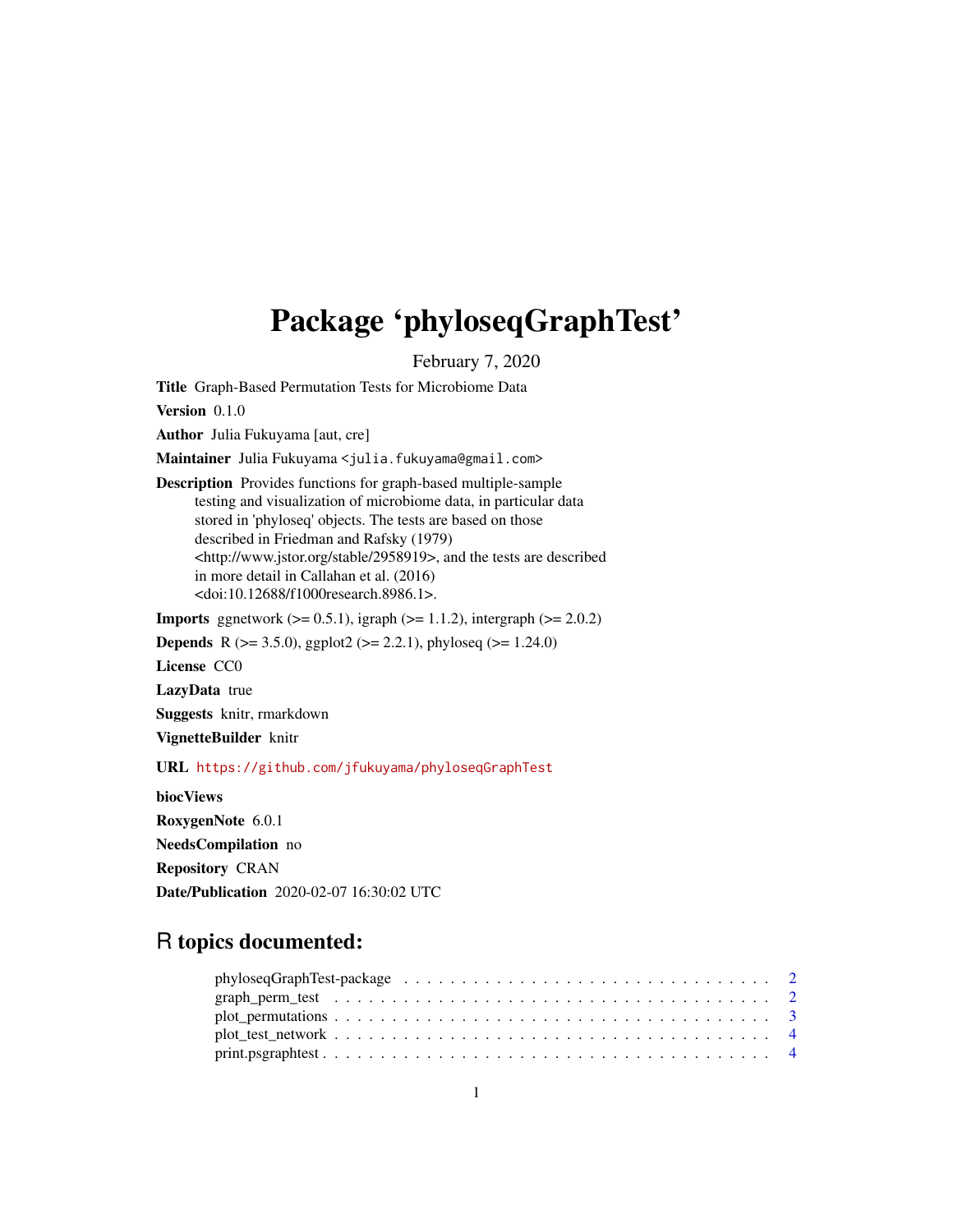#### <span id="page-1-0"></span>**Index** [5](#page-4-0). The second state of the second state of the second state of the second state of the second state of the second state of the second state of the second state of the second state of the second state of the second

```
phyloseqGraphTest-package
```
*phyloseqGraphTest: Non-parametric graph-based testing for microbiome data.*

#### Description

This package lets you test for differences between groups of samples with a graph-based permutation test.

#### Details

The main function in the package is [graph\\_perm\\_test](#page-1-1), which takes a [phyloseq](#page-0-0) object.

The graph used in the test can be visualized using [plot\\_test\\_network](#page-3-1). The permutation distribution and the test statistic can be visualized with [plot\\_permutations](#page-2-1).

<span id="page-1-1"></span>graph\_perm\_test *Performs graph-based permutation tests*

#### Description

Performs graph-based tests for one-way designs.

#### Usage

```
graph_perm_test(physeq, sampletype, grouping = 1:nsamples(physeq),
 distance = "jaccard", type = c("mst", "knn", "threshold.value",
  "threshold.nedges"), max.dist = 0.4, knn = 1, nedges = nsamples(physeq),
 keep.isolates = TRUE, nperm = 499)
```
#### Arguments

| physeq     | A phyloseq object.                                                                                                                                                                                                                                                                                  |
|------------|-----------------------------------------------------------------------------------------------------------------------------------------------------------------------------------------------------------------------------------------------------------------------------------------------------|
| sampletype | A string giving the column name of the sample to be tested. This should be a<br>factor with two or more levels.                                                                                                                                                                                     |
| grouping   | Either a string with the name of a sample data column or a factor of length equal<br>to the number of samples in physeq. These are the groups of samples whose<br>labels should be permuted and are used for repeated measures designs. Default<br>is no grouping (each group is of size 1).        |
| distance   | A distance, see distance for a list of the possible methods.                                                                                                                                                                                                                                        |
| type       | One of "mst", "knn", "threshold". If "mst", forms the minimum spanning tree of<br>the sample points. If "knn", forms a directed graph with links from each node to<br>its k nearest neighbors. If "threshold", forms a graph with edges between every<br>pair of samples within a certain distance. |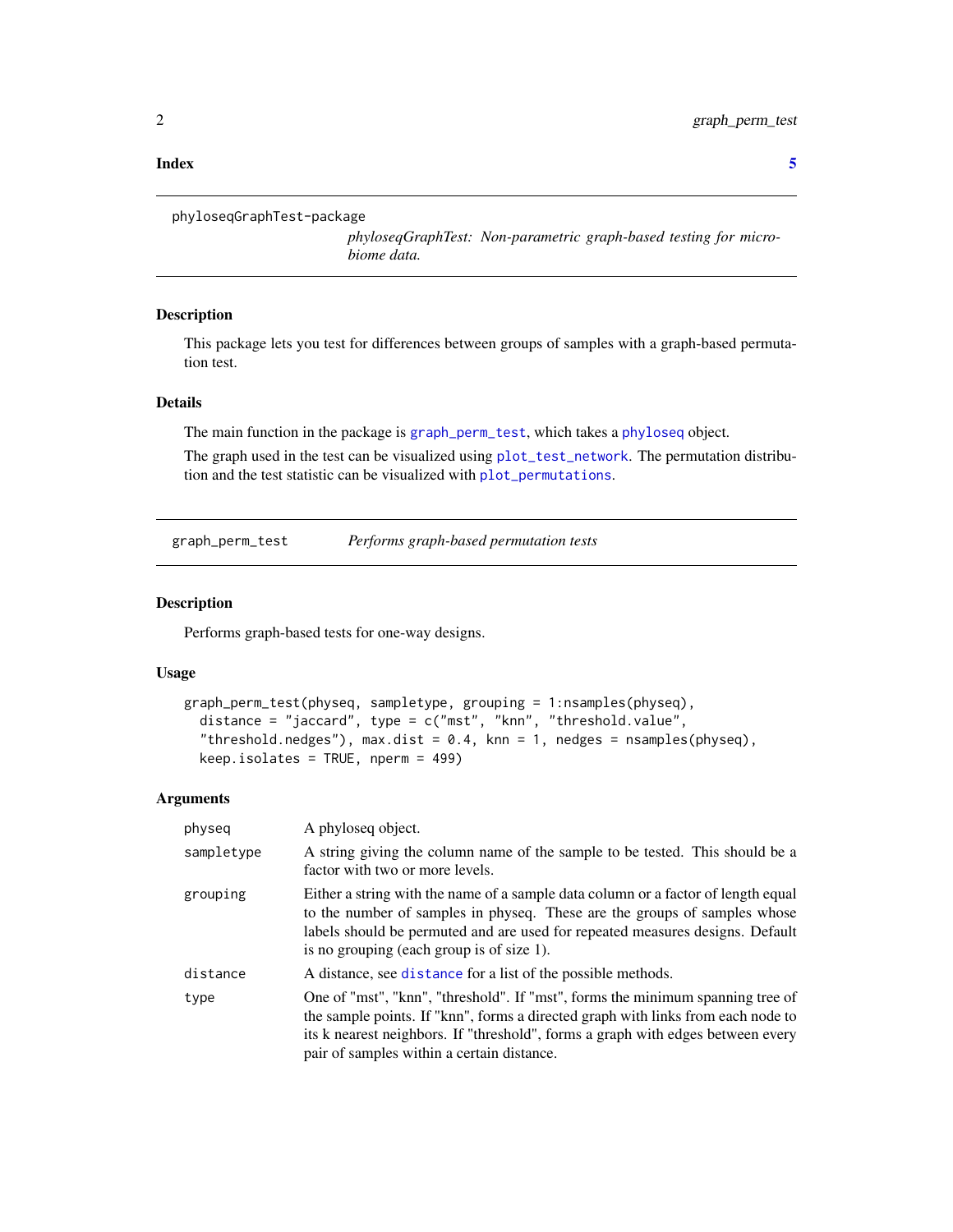<span id="page-2-0"></span>

| max.dist      | For type "threshold", the maximum distance between two samples such that we |
|---------------|-----------------------------------------------------------------------------|
|               | put an edge between them.                                                   |
| knn           | For type "knn", the number of nearest neighbors.                            |
| nedges        | If using "threshold.nedges", the number of edges to use.                    |
| keep.isolates | In the returned network, keep the unconnected points?                       |
| nperm         | The number of permutations to perform.                                      |

#### Value

A list with the observed number of pure edges, the vector containing the number of pure edges in each permutation, the permutation p-value, the graph used for testing, and a vector with the sample types used for the test.

#### Examples

```
library(phyloseq)
data(enterotype)
gt = graph_perm_test(enterotype, sampletype = "SeqTech", type = "mst")
gt
```
<span id="page-2-1"></span>plot\_permutations *Plots the permutation distribution*

#### Description

Plots a histogram of the permutation distribution of the number of pure edges and a mark showing the observed number of pure edges.

#### Usage

```
plot_permutations(graphtest, bins = 30)
```
#### Arguments

| graphtest | The output from graph_perm_test.             |
|-----------|----------------------------------------------|
| bins      | The number of bins to use for the histogram. |

#### Value

A ggplot object.

#### Examples

```
library(phyloseq)
data(enterotype)
gt = graph_perm_test(enterotype, sampletype = "SeqTech")
plot_permutations(gt)
```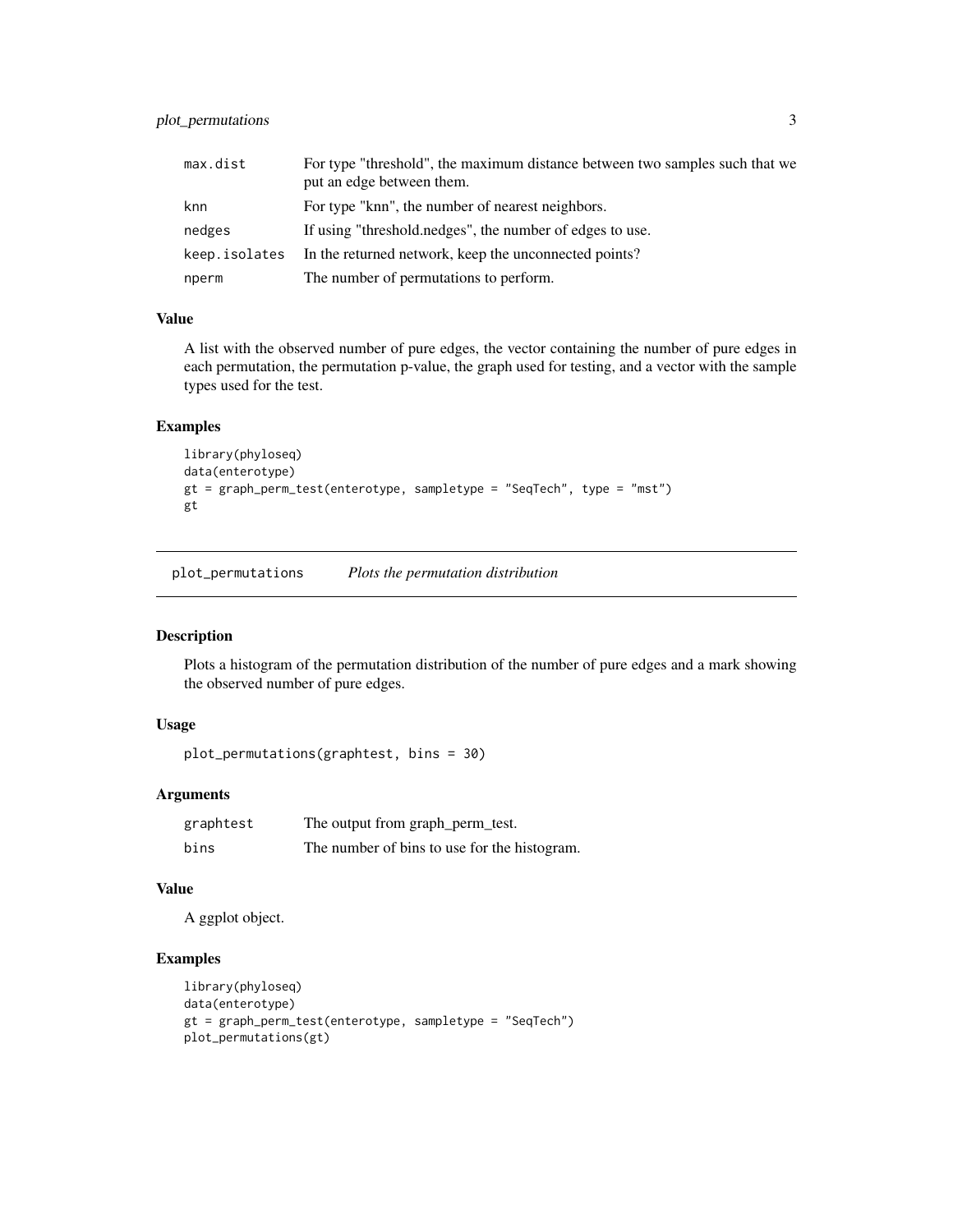<span id="page-3-1"></span><span id="page-3-0"></span>plot\_test\_network *Plots the graph used for testing*

#### Description

When using the graph\_perm\_test function, a graph is created. This function will plot the graph used for testing with nodes colored by sample type and edges marked as pure or mixed.

#### Usage

```
plot_test_network(graphtest)
```
#### Arguments

graphtest The output from graph\_perm\_test.

#### Value

A ggplot object created by ggnetwork.

#### Examples

```
library(phyloseq)
data(enterotype)
gt = graph_perm_test(enterotype, sampletype = "SeqTech")
plot_test_network(gt)
```
print.psgraphtest *Print psgraphtest objects*

#### Description

Print psgraphtest objects

#### Usage

```
## S3 method for class 'psgraphtest'
print(x, \ldots)
```
#### Arguments

| x        | psgraphtest object. |
|----------|---------------------|
| $\cdots$ | Not used            |